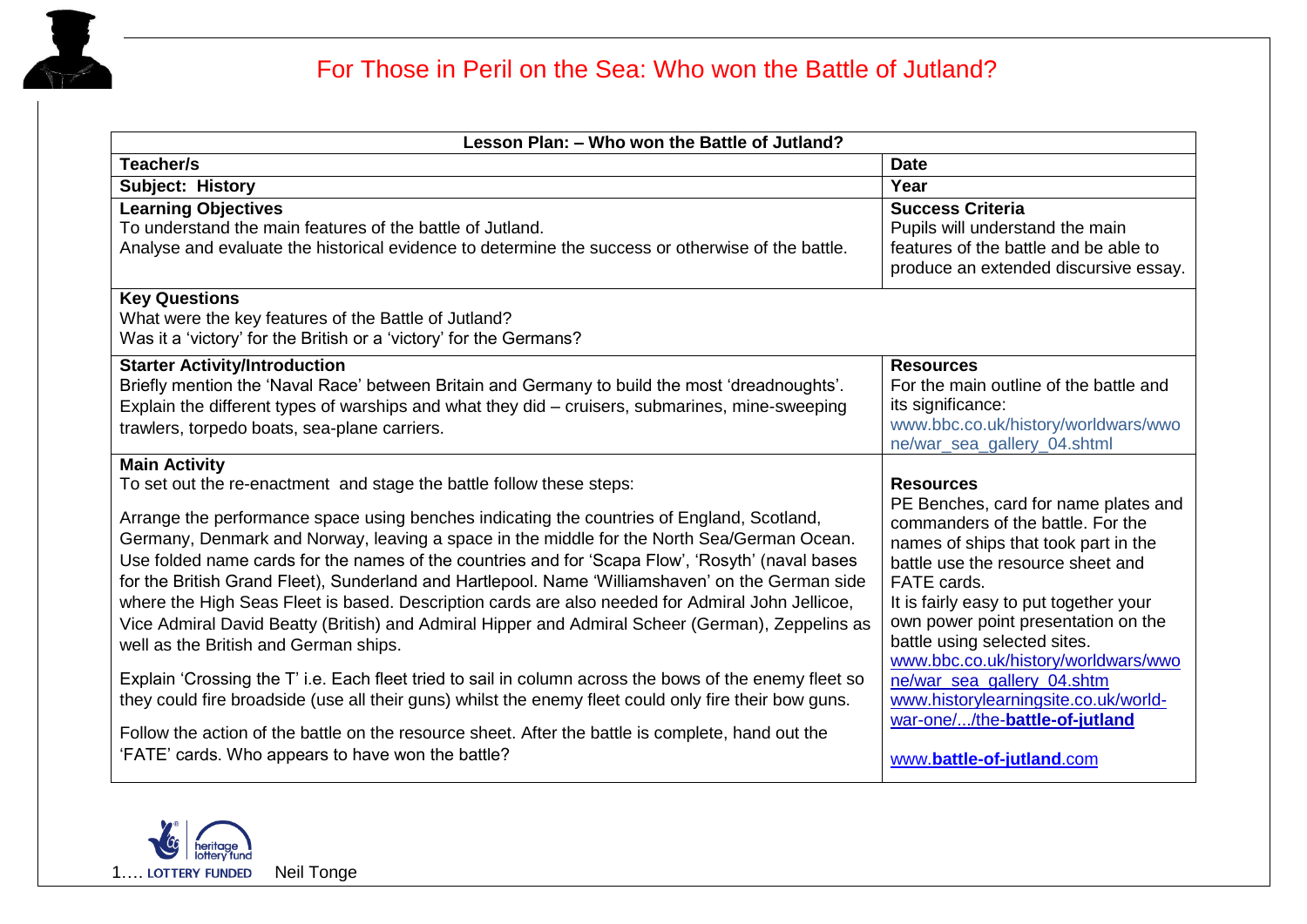

| <b>Plenary</b>                                                                                  | <b>Resources</b>                      |
|-------------------------------------------------------------------------------------------------|---------------------------------------|
| Pupils develop an outline of how they might answer the question; Who won the Battle of Jutland? | Activity sheets Who won the Battle of |
| Or/and                                                                                          | Jutland                               |
| Have a discussion/debate 'Who won the Battle of Jutland?'                                       |                                       |

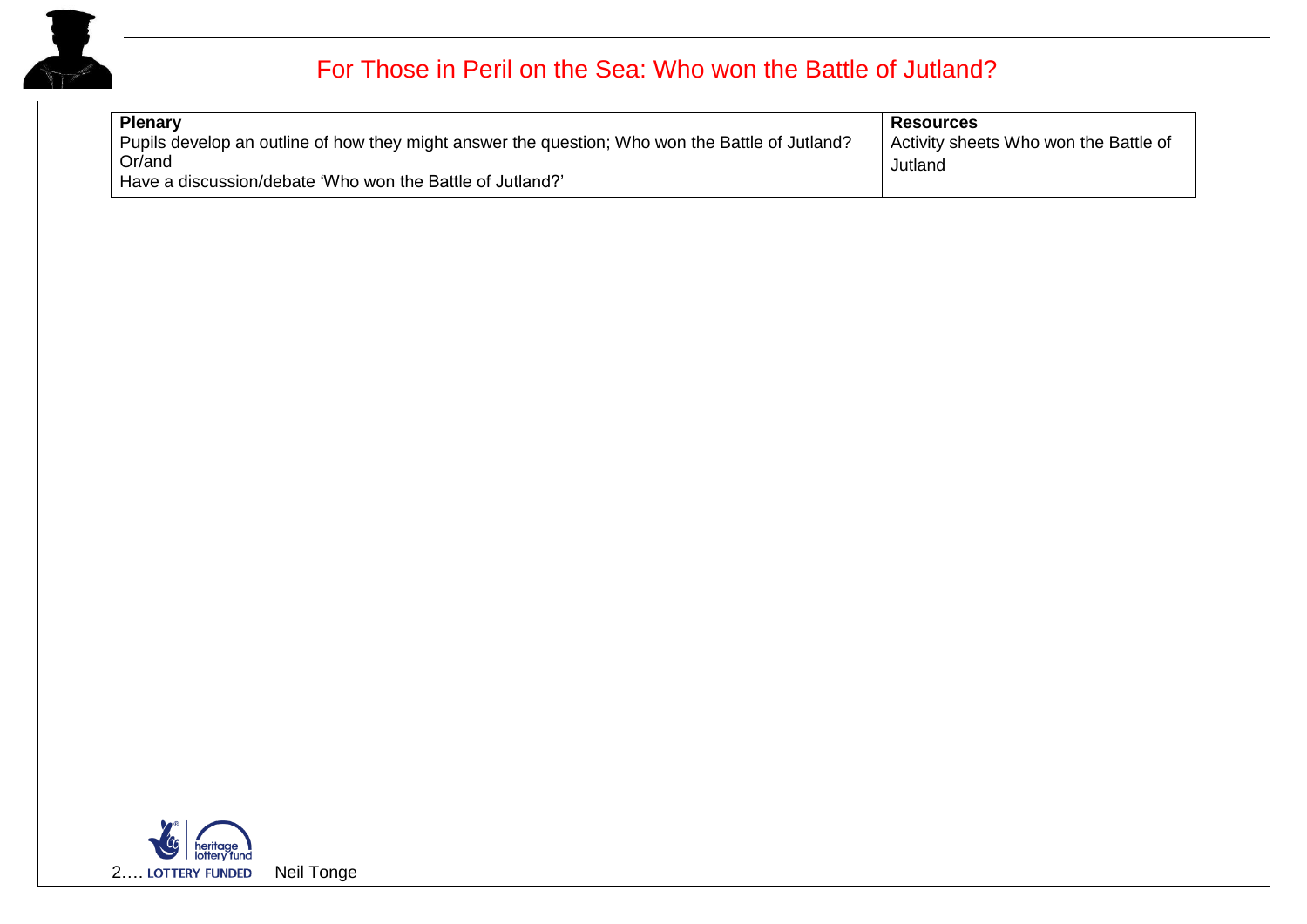

#### **Activities and Resources**

### **THE GRAND FLEET (BRITISH)**



| <b>Battleships</b>       | 28  |
|--------------------------|-----|
| <b>Battle cruisers</b>   | 9   |
| <b>Armoured Cruisers</b> | 8   |
| Light cruisers           | 26  |
| <b>Destroyers</b>        | 78  |
| Minelayer                | 1   |
| Seaplane carrier         | 1   |
| Submarines               | 102 |
|                          |     |

Total 151 combat ships



### **THE HIGH SEAS FLEET (GERMAN)**

| <b>Battleships</b>     | 16                               |
|------------------------|----------------------------------|
| <b>Battle cruisers</b> | 5                                |
| Pre-Dreadnoughts       | 6                                |
| Light cruisers         | 11                               |
| Torpedo boats          | 61                               |
| <b>Submarines</b>      | 351 but only 35 ready for action |

### **Commanders of the Fleets**

| <b>Britain</b> | Admiral Sir John Jellicoe     |
|----------------|-------------------------------|
| <b>Britain</b> | Vice Admiral Sir David Beatty |

| Germany | <b>Admiral Reinhard Scheer</b> |
|---------|--------------------------------|
| Germany | <b>Admiral Franz Hipper</b>    |

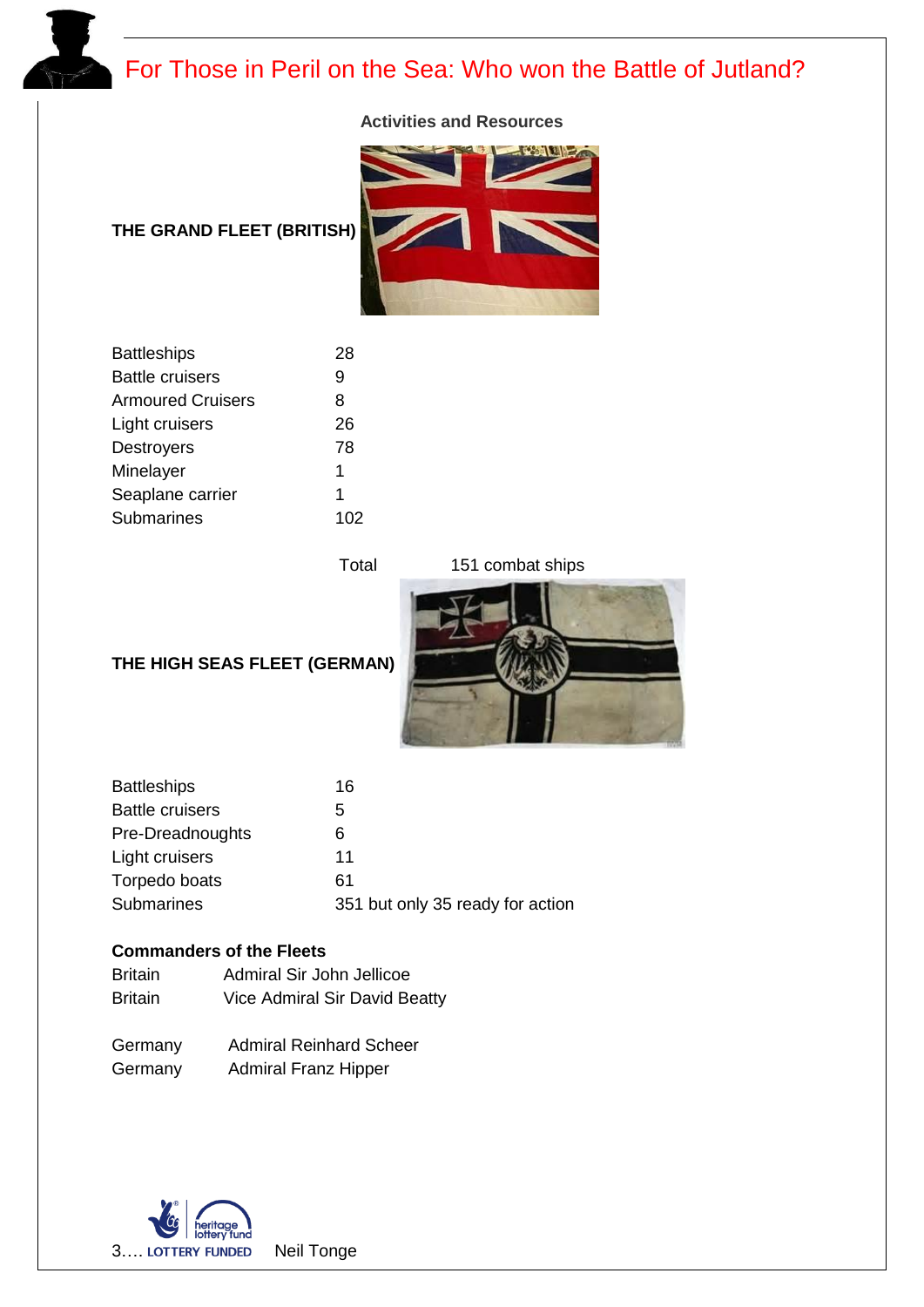#### **WHOSE SIDE WOULD YOU BE ON AND WHY?**

Look through the number of ships in the British and German fleets? Which side has the most ships? Who has most of the better ships e.g. dreadnoughts? Who might be more likely to win a battle if ALL the ships of both fleets took part?

If Germany could not fight the whole of the British Grand Fleet at once, what might her admirals try and do? (Think about how you might divide the British Grand Fleet and fight some of the fleet rather than all of it).

Germany wanted to lure part of the British Grand Fleet into the waters near Germany where they hoped to destroy some of the bigger ships. How might the Germans do this by using …

Submarines Cruisers

Battleships Torpedo Boats?

My plan would be to…

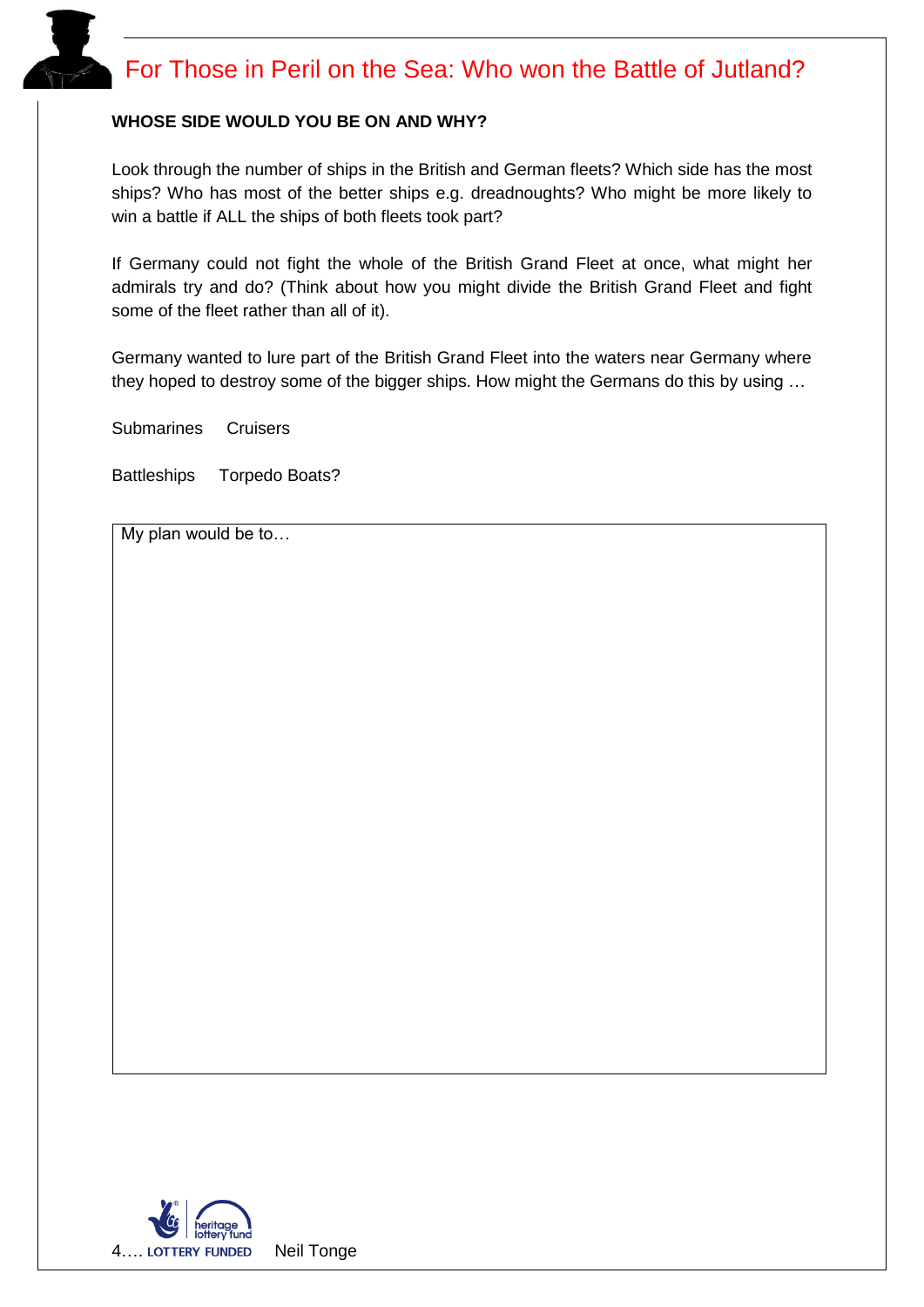

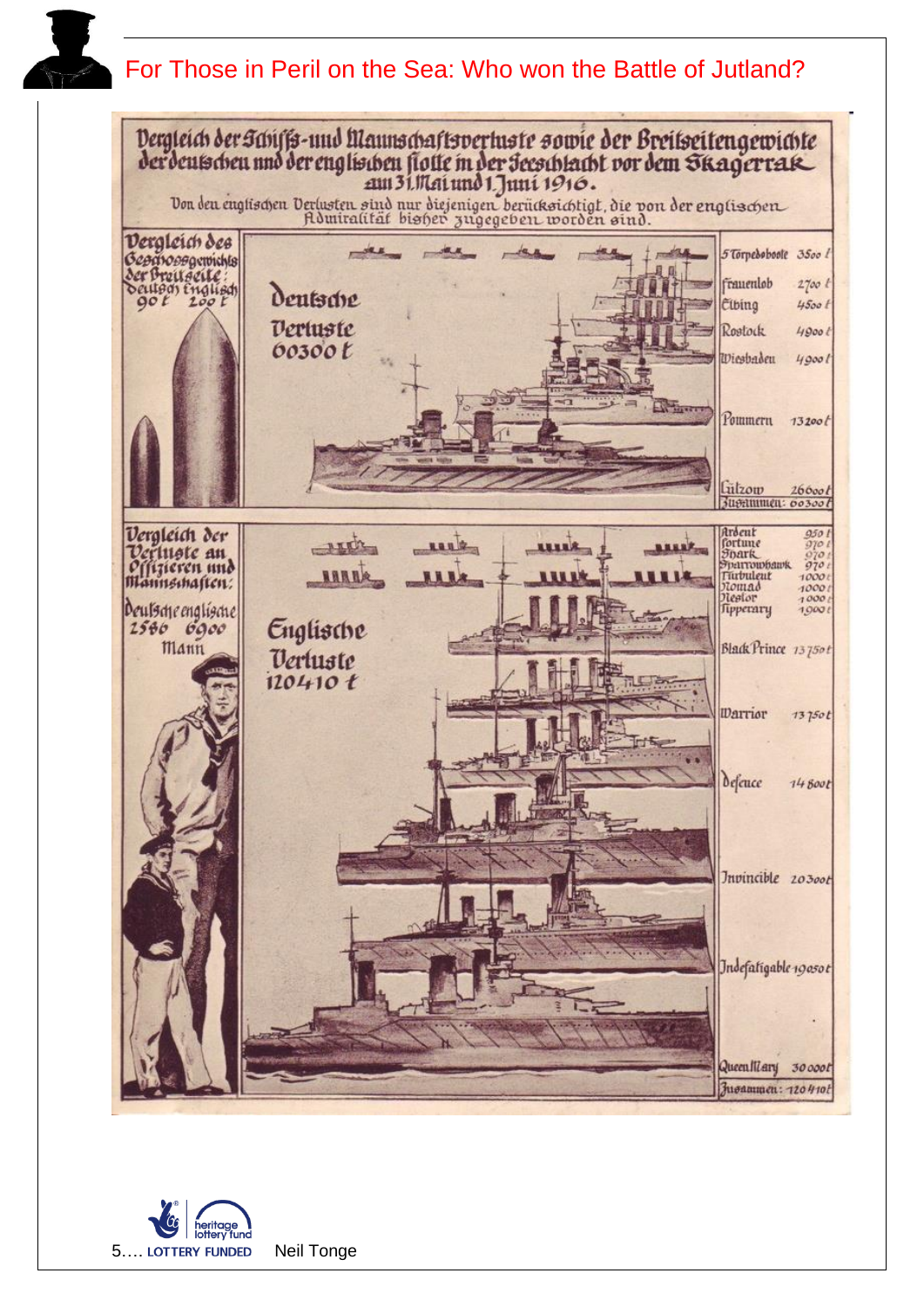#### **According to this source who won the Battle of Jutland?**

This is a postcard made in Germany. It shows the losses of the German High Seas Fleet and the English (British) Grand Fleet. According to this information, who won the battle of Jutland? (Deutsche = German ships, Englische = English or British ships).

Look up the word '**biased**'. Why might this German postcard be a **BIASED SOURCE? What other information might be needed to make a final decision as to who won the battle?** 

Below is a table of the losses on both sides made long after the First World War had ended. Compare the British and German losses. Is the information on the German postcard fairly accurate?

| <b>Losses</b>            | <b>British Grand Fleet</b> | <b>German High Seas Fleet</b> |
|--------------------------|----------------------------|-------------------------------|
| Dreadnoughts             | ი                          | 0                             |
| Pre-Dreadnoughts         | $\Omega$                   |                               |
| <b>Battle cruisers</b>   | 3                          |                               |
| <b>Armoured Cruisers</b> | 3                          | 0                             |
| <b>Light Cruisers</b>    | $\Omega$                   | 4                             |
| <b>Destroyers</b>        | 8                          | 5                             |
| Servicemen - killed      | 6,097                      | 2,551                         |
| Servicemen - wounded     | 510                        | 507                           |

Read the table above. According to this source, who has the most losses, Britain or Germany?

Does this mean Germany 'won' the battle?

Did the British or the Germans lose the most ships in PROPORTION to the total amount of ships they had? Does this alter your view about who 'won' the battle?

### **Write a report on the battle. The following information may also help you decide who won.**

Many German ships were so badly damaged that they needed to be in port to be repaired and the repairs took many months to complete.

The German High Seas Fleet remained in port for the rest of the war and never put to sea again.

The British Grand Fleet **blockaded** the German ports causing great shortages of food and materials in Germany, bringing the German people to the point of starvation.

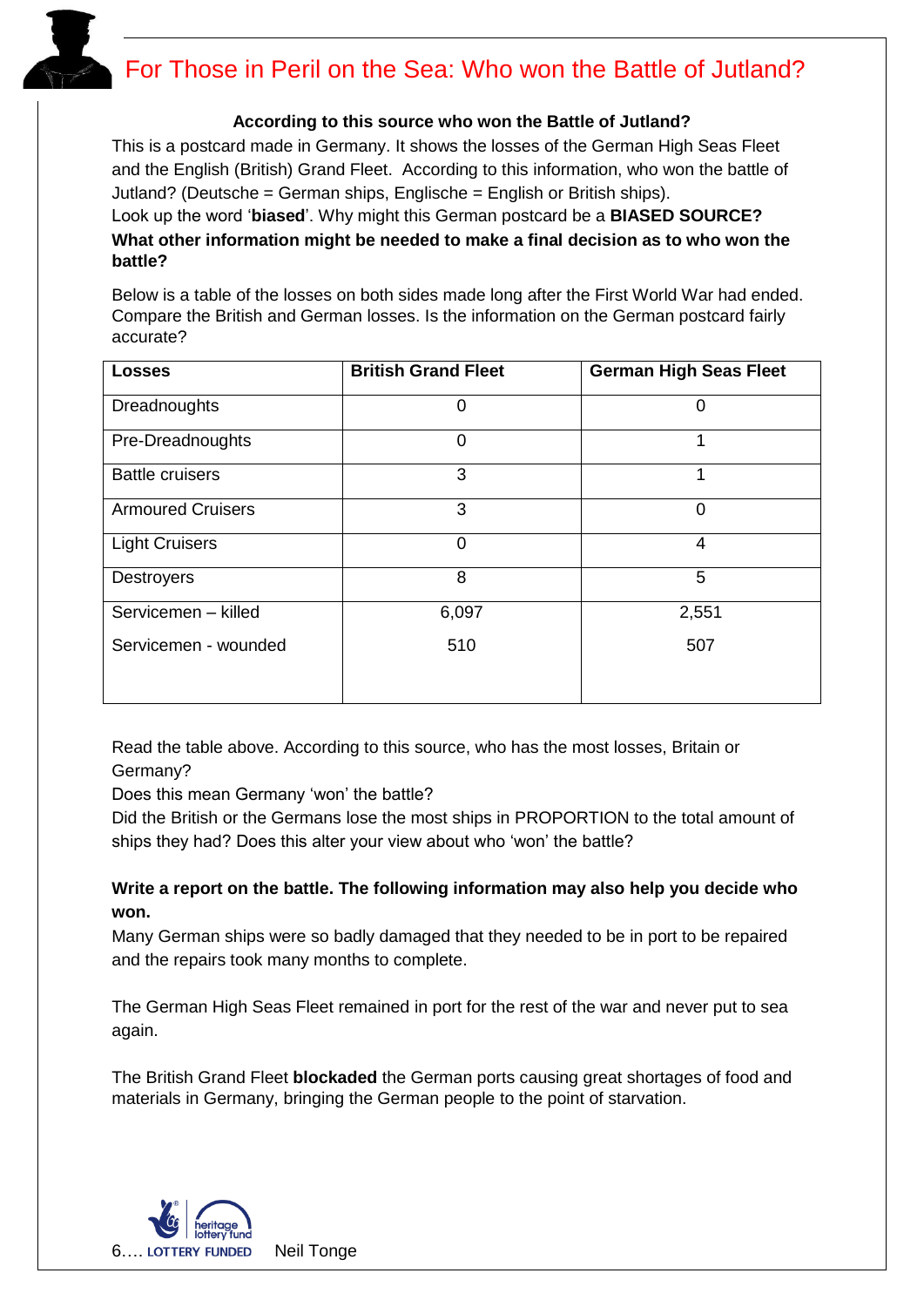#### **Resources**

### **FATE CARDS**

**British ships**

| <b>FATE</b>                | <b>FATE</b>            |
|----------------------------|------------------------|
|                            |                        |
| <b>HMS TURBULENT</b>       | <b>HMS SPARROWHAWK</b> |
| Sunk - 90 killed           | Sunk - 6 killed        |
| 30 Prisoners of War        |                        |
|                            |                        |
| <b>FATE</b>                | <b>FATE</b>            |
|                            | <b>HMS NOMAD</b>       |
| <b>HMS SHARK</b>           | Sunk - 8 killed        |
| Sunk - 86 killed           | 4 wounded              |
| 2 wounded                  | 68 Prisoners of War    |
| <b>FATE</b>                | <b>FATE</b>            |
| <b>HMS NESTOR</b>          | <b>HMS FORTUNE</b>     |
| Sunk -2 killed             | Sunk -67 killed        |
| 6 wounded                  | 1 wounded              |
| <b>75 Prisoners of War</b> |                        |
| <b>FATE</b>                | <b>FATE</b>            |
| <b>HMS TIPPERARY</b>       | <b>HMS ADVENT</b>      |
| Sunk -175 killed           | Sunk -90 killed        |
| 2 wounded                  | 30 Prisoners of War    |
| 8 Prisoners of War         |                        |
| <b>FATE</b>                | <b>FATE</b>            |
| <b>HMS WARRIOR</b>         |                        |
| Sunk -71 killed            | <b>HMS DEFENCE</b>     |
| 27 wounded                 | Sunk -903 killed       |
|                            |                        |
|                            |                        |
|                            |                        |
|                            |                        |
|                            |                        |

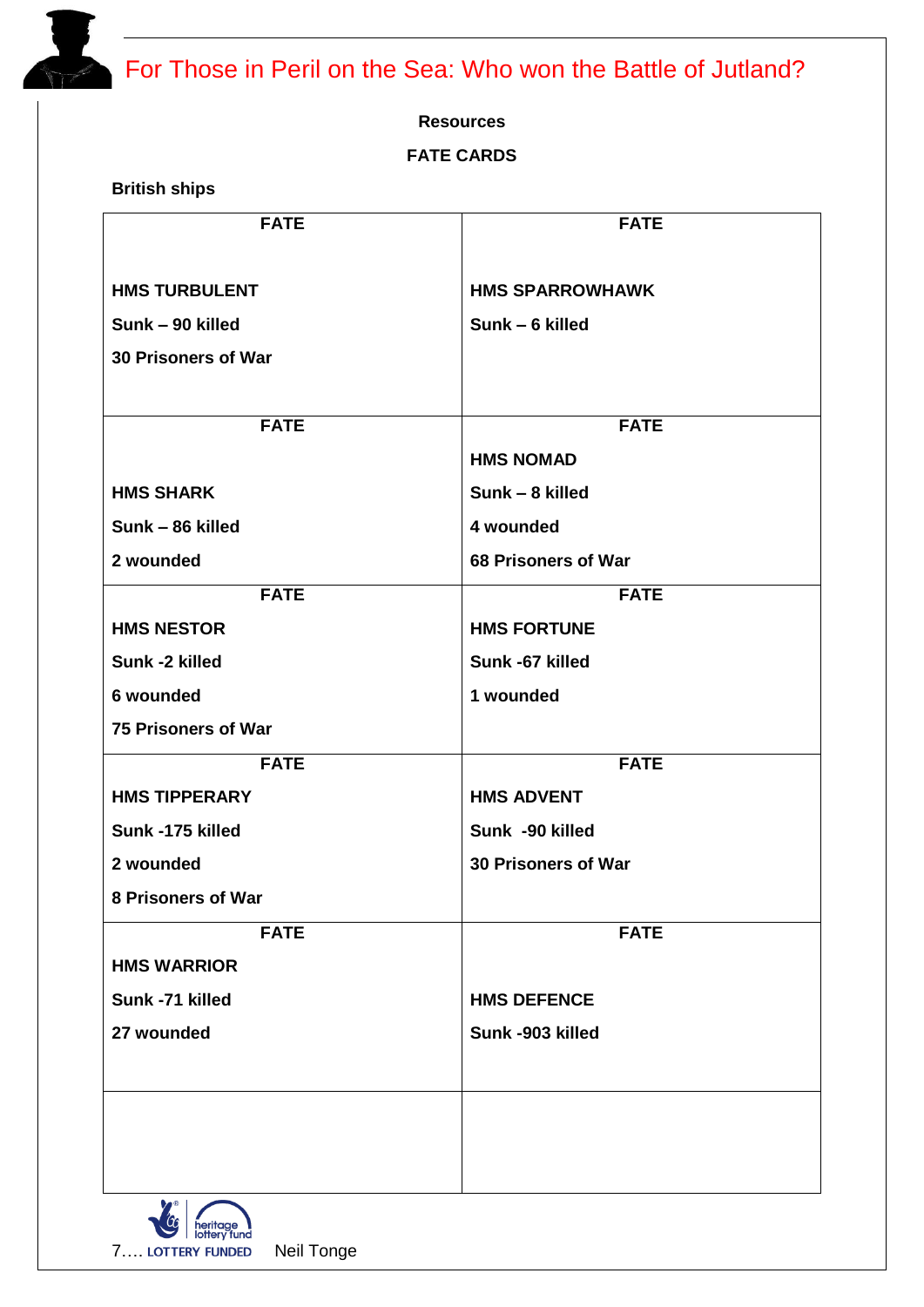| <b>FATE</b>                     | <b>FATE</b>                        |
|---------------------------------|------------------------------------|
| <b>HMS BLACK PRINCE</b>         | <b>HMS QUEEN MARY</b>              |
| Sunk - 862 killed               | Sunk - 1256 killed                 |
|                                 | 7 wounded                          |
|                                 | 2 Prisoners of War                 |
|                                 |                                    |
| <b>FATE</b>                     | <b>FATE</b>                        |
| <b>HMS INDEFATIGABLE</b>        | <b>HMS INVINCIBLE</b>              |
| Sunk - 1022 killed              | Sunk - 1031 killed                 |
| 2 Prisoners of War              |                                    |
| <b>FATE</b>                     | <b>FATE</b>                        |
| <b>HMS BARHAM</b>               | <b>HMS MALAY</b>                   |
| Damaged - 26 killed             | Damaged - 63 killed                |
| 37 wounded                      | 33 wounded                         |
|                                 |                                    |
| <b>FATE</b>                     | <b>FATE</b>                        |
| <b>HMS MARLBOROUGH</b>          | <b>HMS WARSPITE</b>                |
| Damaged - 2 killed              | Damaged - 14 killed                |
|                                 | 16 wounded                         |
|                                 |                                    |
| <b>FATE</b>                     | <b>FATE</b>                        |
| <b>HMS LION</b>                 | <b>HMS PRINCESS ROYAL</b>          |
| Damaged - 99 killed             | Damaged - 23 killed                |
| 44 wounded                      | 77 wounded                         |
|                                 |                                    |
|                                 |                                    |
| <b>FATE</b><br><b>HMS TIGER</b> | <b>FATE</b><br><b>HMS CALLIOPE</b> |
|                                 |                                    |
| Damaged - 22 killed             | Damaged - 10 killed                |
| 39 wounded                      | 9 wounded                          |
|                                 |                                    |

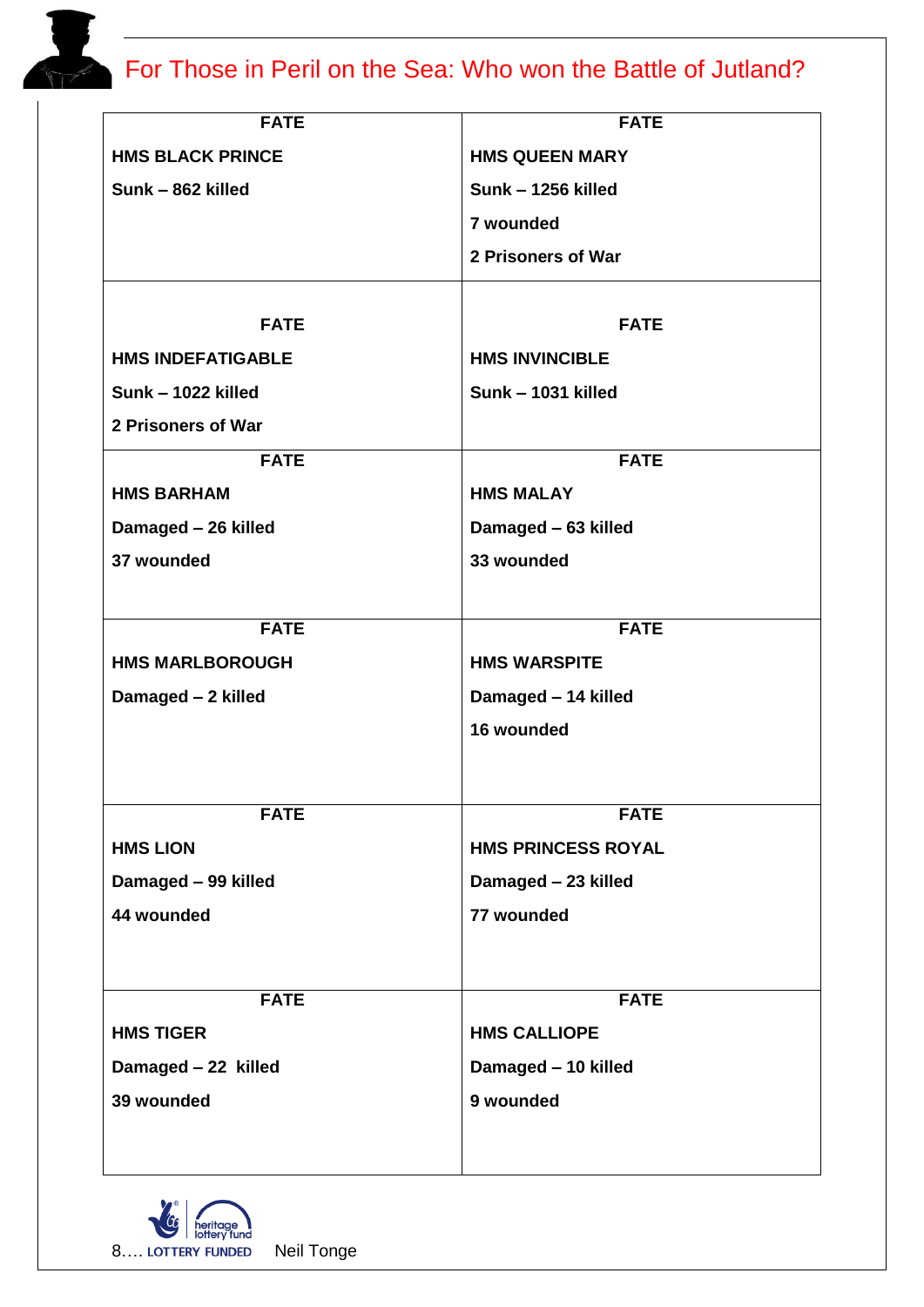| <b>FATE</b>          | <b>FATE</b>           |
|----------------------|-----------------------|
| <b>HMS CASTOR</b>    | <b>HMS CHESTER</b>    |
| Damaged-13 killed    | Damaged-35 killed     |
| 39 wounded           | 42 wounded            |
|                      |                       |
|                      |                       |
| <b>FATE</b>          | <b>FATE</b>           |
| <b>HMS DUBLIN</b>    | <b>HMS SOUTHAMTON</b> |
| Damaged-3 killed     | Damaged-3 killed      |
| 24 wounded           | 24 wounded            |
|                      |                       |
| <b>FATE</b>          | <b>FATE</b>           |
| <b>HMS DRAKE</b>     | <b>HMS ACASTRA</b>    |
| Damaged- 47 killed   | Damaged - 1 killed    |
| 36 wounded           | 12 wounded            |
|                      |                       |
|                      |                       |
| <b>FATE</b>          | <b>FATE</b>           |
| <b>HMS NESSUS</b>    | <b>HMS DEFENDER</b>   |
| Damaged- 7 killed    | Damaged- 1 killed     |
| 7 wounded            | 12 wounded            |
|                      |                       |
|                      |                       |
| <b>FATE</b>          | <b>FATE</b>           |
| <b>HMS ONSLAUGHT</b> | <b>HMS ONSLOW</b>     |
| Damaged-5 killed     | Damaged-2 killed      |
| 2 wounded            | 3 wounded             |
|                      |                       |
|                      |                       |

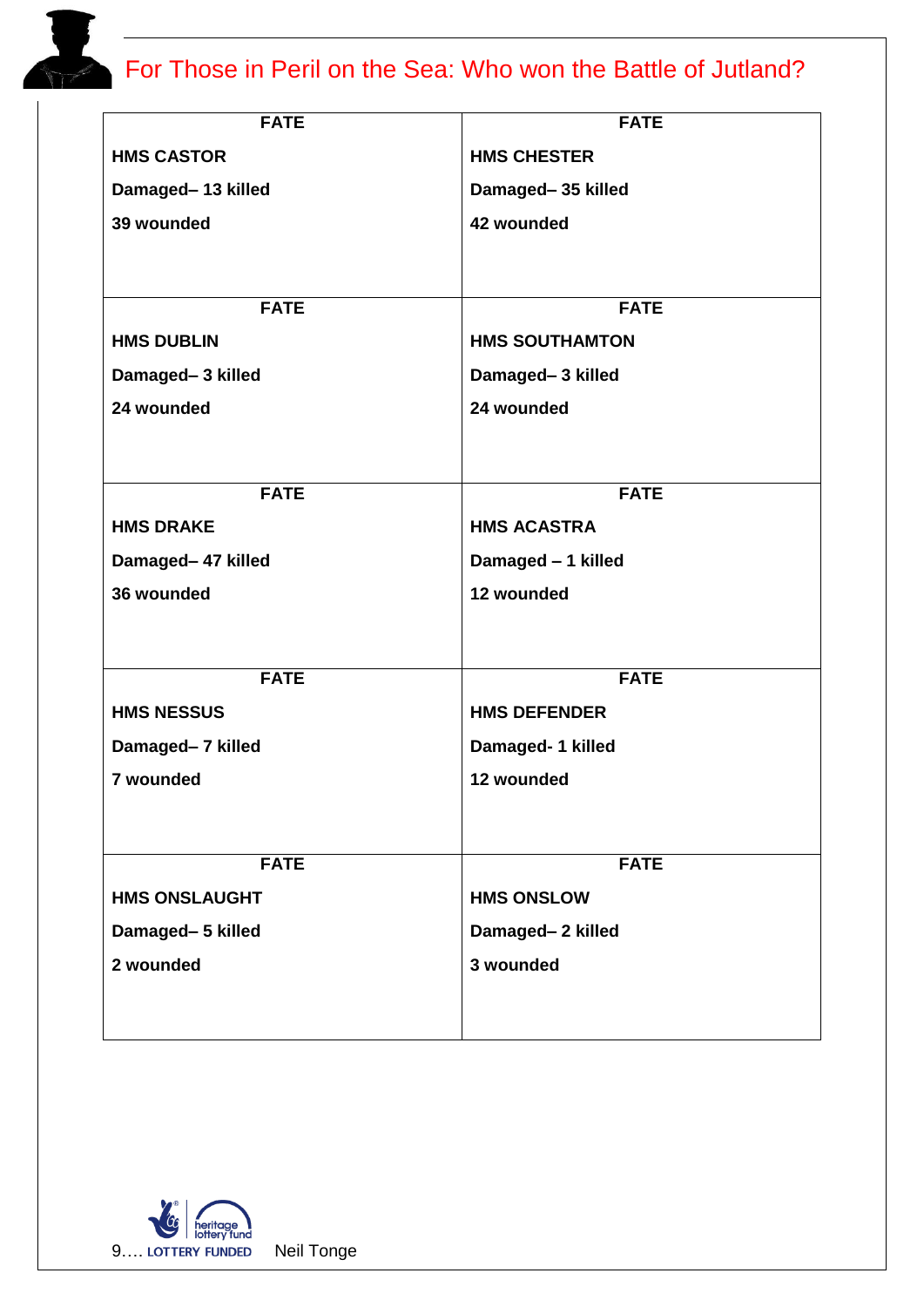| <b>FATE</b>         | <b>FATE</b>                     |
|---------------------|---------------------------------|
| <b>HMS PETARD</b>   | <b>HMS PORPOISE</b>             |
| Damaged-9 killed    | Damaged-2 killed                |
| 16 wounded          | 2 wounded                       |
|                     |                                 |
|                     |                                 |
| <b>FATE</b>         | <b>FATE</b>                     |
| <b>HMS SPITFIRE</b> | HMS ENGADINE (SEAPLANE CARRIER) |
| Damaged - 6 killed  |                                 |
| 19 wounded          |                                 |
|                     |                                 |

### **German ships**

| <b>FATE</b>       | <b>FATE</b>      |
|-------------------|------------------|
| <b>LUTZOW</b>     | <b>POMMERN</b>   |
|                   |                  |
| Sunk - 840 killed | Sunk -115 killed |
|                   | 50 wounded       |
|                   |                  |
|                   |                  |
| <b>FATE</b>       | <b>FATE</b>      |
| <b>WEISBADEN</b>  | <b>ELBING</b>    |
| Sunk - 589 killed | Sunk - 4 killed  |
|                   | 12 wounded       |
|                   |                  |
| <b>FATE</b>       | <b>FATE</b>      |
|                   |                  |
| <b>ROSTOCK</b>    | <b>FRAUENLOB</b> |
|                   |                  |
| Sunk - 14 killed  | Sunk-320 killed  |
| 6 wounded         | 4 wounded        |
|                   |                  |
|                   |                  |
|                   |                  |
|                   |                  |
|                   |                  |
|                   |                  |

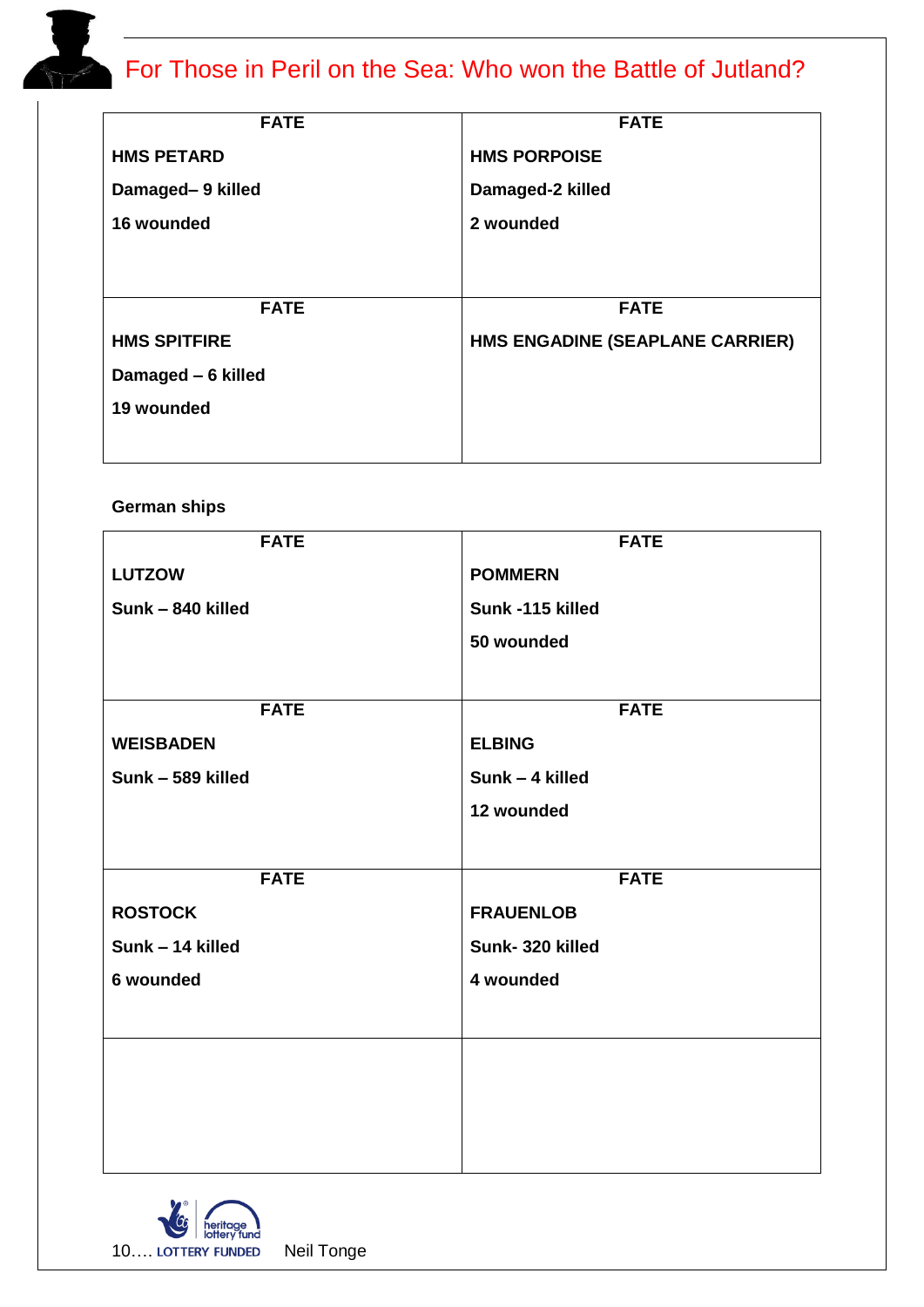| <b>FATE</b>                    |
|--------------------------------|
| V48 Torpedo boat               |
| Sunk - 98 killed               |
|                                |
|                                |
| <b>FATE</b>                    |
| V27 Torpedo boat               |
| Sunk - 3 wounded               |
|                                |
| <b>FATE</b>                    |
| <b>Submarine</b>               |
| Periscope jammed               |
|                                |
| <b>FATE</b>                    |
| <b>Submarine</b>               |
| Periscope jammed               |
|                                |
| <b>FATE</b>                    |
| <b>Submarine</b>               |
| Rudder jammed                  |
|                                |
| <b>FATE</b>                    |
| <b>Submarine</b>               |
| Run out of oxygen and supplies |
|                                |
| <b>FATE</b>                    |
| <b>Submarine</b>               |
| Run out of oxygen and supplies |
|                                |
|                                |
|                                |

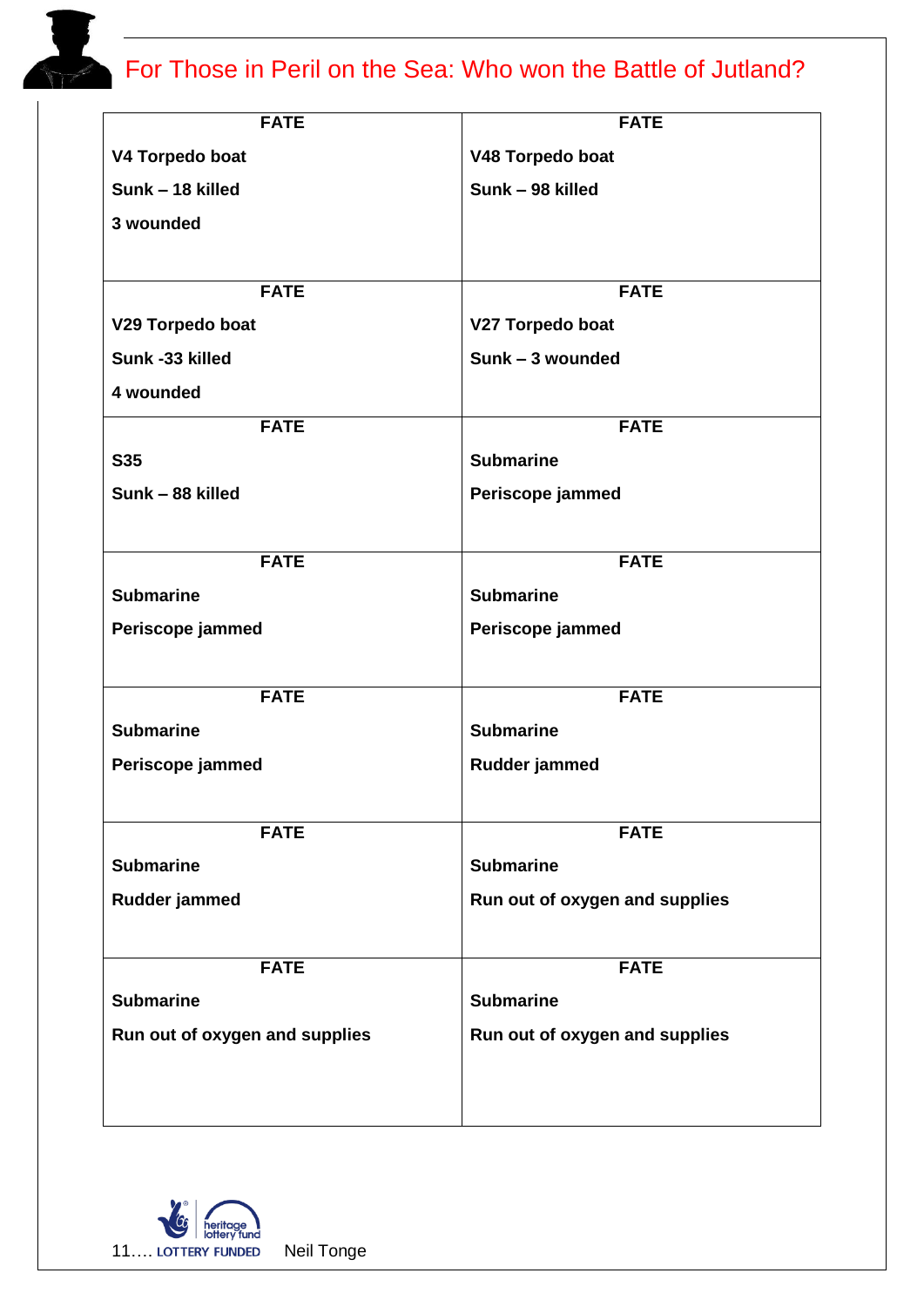| <b>FATE</b>                                                                                | <b>FATE</b>                                                                                |
|--------------------------------------------------------------------------------------------|--------------------------------------------------------------------------------------------|
| <b>Submarine</b>                                                                           | <b>Submarine</b>                                                                           |
| German code broken - British ships know<br>your location and pass over you without<br>harm | German code broken - British ships know<br>your location and pass over you without<br>harm |

### **Description cards Resources**

### **British ships**

| <b>HMS TURBULENT</b> | <b>HMS SPARROWHAWK</b> |
|----------------------|------------------------|
| <b>HMS SHARK</b>     | <b>HMS NOMAD</b>       |
| <b>HMS NESTOR</b>    | <b>HMS FORTUNE</b>     |
| <b>HMS TIPPERARY</b> | <b>HMS ADVENT</b>      |
| <b>HMS WARRIOR</b>   | <b>HMS DEFENCE</b>     |
|                      |                        |

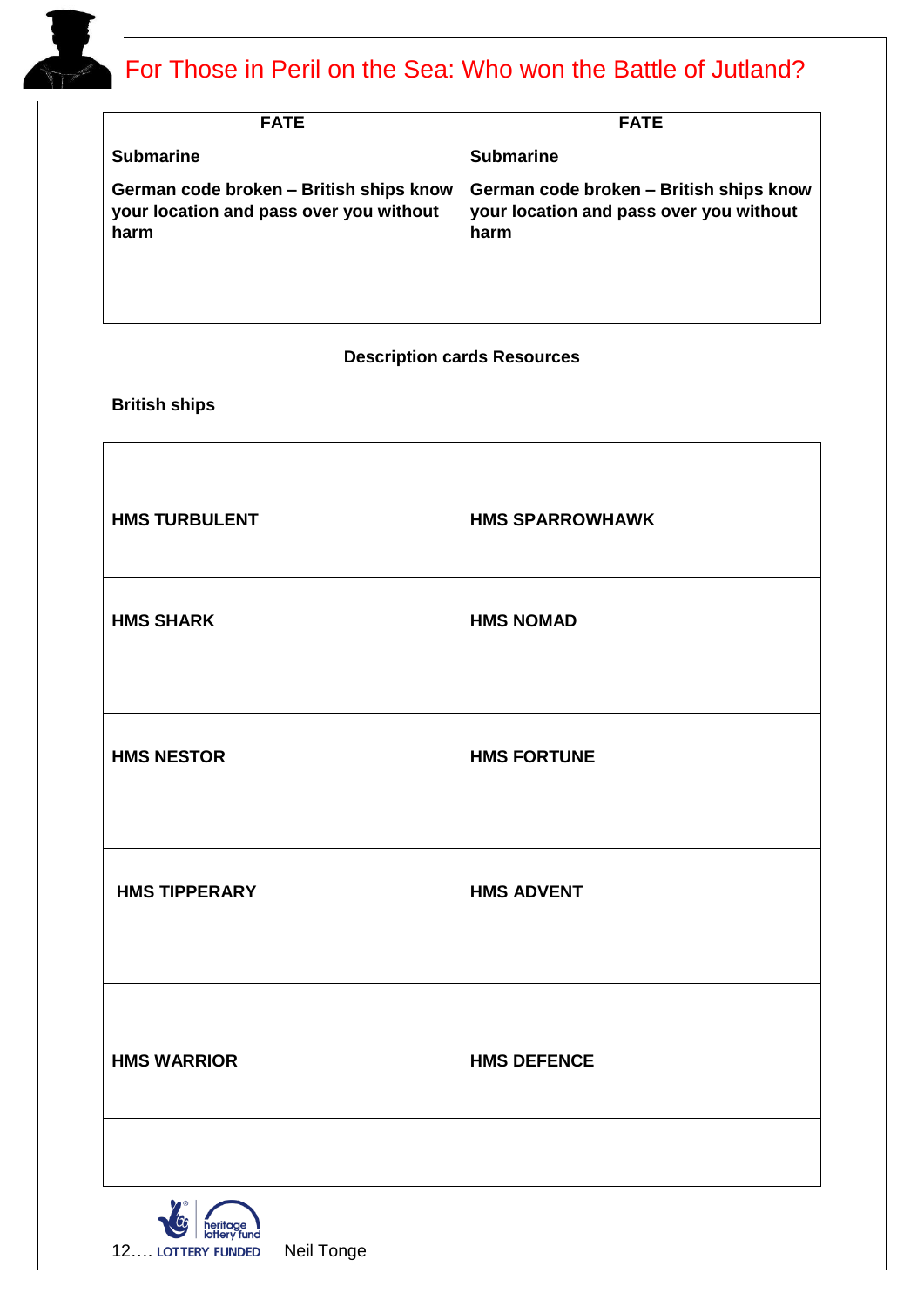| <b>HMS BLACK PRINCE</b>  | <b>HMS QUEEN MARY</b>     |
|--------------------------|---------------------------|
| <b>HMS INDEFATIGABLE</b> | <b>HMS INVINCIBLE</b>     |
| <b>HMS BARHAM</b>        | <b>HMS MALAY</b>          |
| <b>HMS MARLBOROUGH</b>   | <b>HMS WARSPITE</b>       |
| <b>HMS LION</b>          | <b>HMS PRINCESS ROYAL</b> |
| <b>HMS TIGER</b>         | <b>HMS CALLIOPE</b>       |
| <b>HMS CASTOR</b>        | <b>HMS CHESTER</b>        |

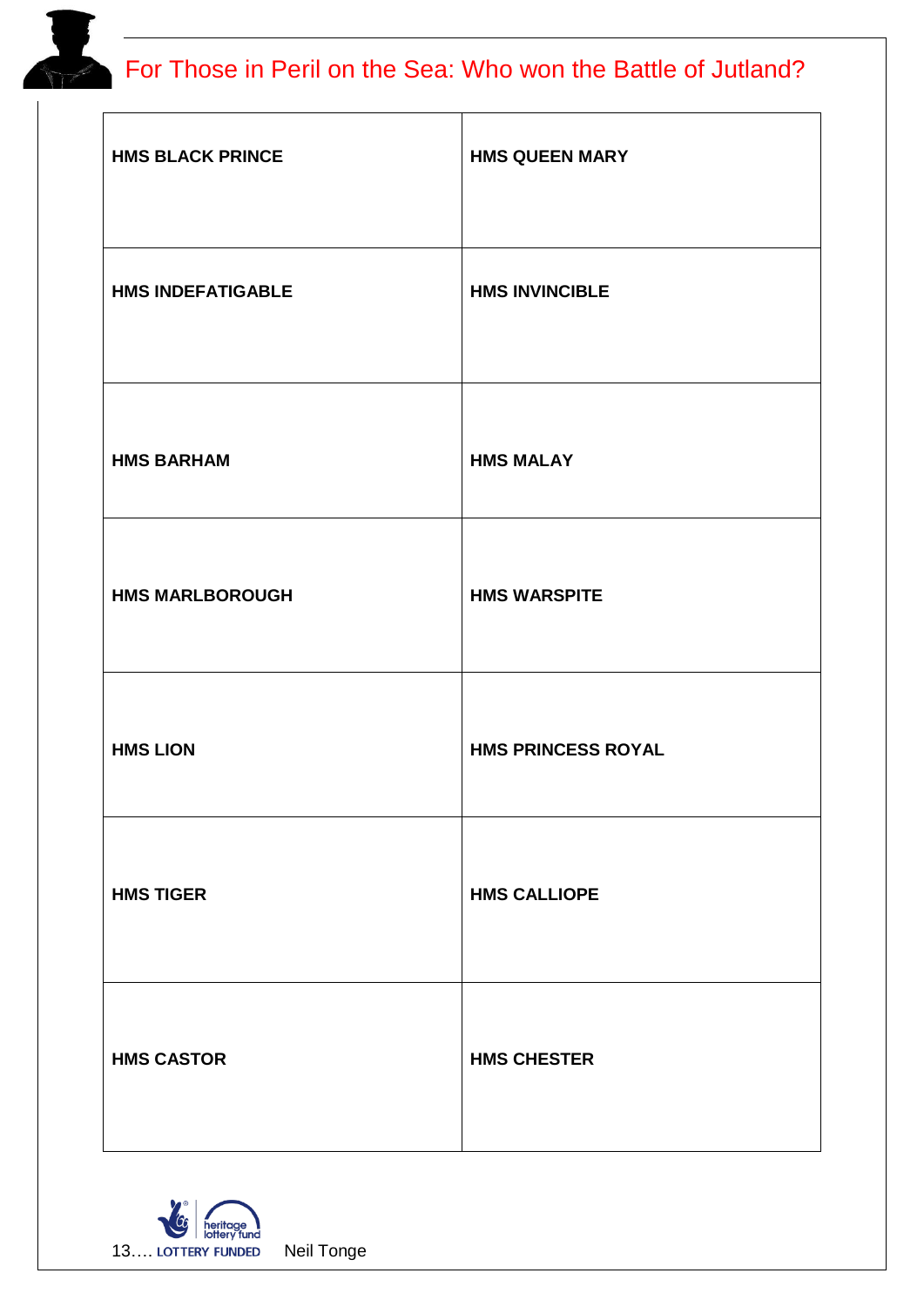| <b>HMS DUBLIN</b>    | <b>HMS SOUTHAMTON</b>           |
|----------------------|---------------------------------|
| <b>HMS DRAKE</b>     | <b>HMS ACASTRA</b>              |
| <b>HMS NESSUS</b>    | <b>HMS DEFENDER</b>             |
| <b>HMS ONSLAUGHT</b> | <b>HMS ONSLOW</b>               |
| <b>HMS PETARD</b>    | <b>HMS PORPOISE</b>             |
| <b>HMS SPITFIRE</b>  | HMS ENGADINE (SEAPLANE CARRIER) |

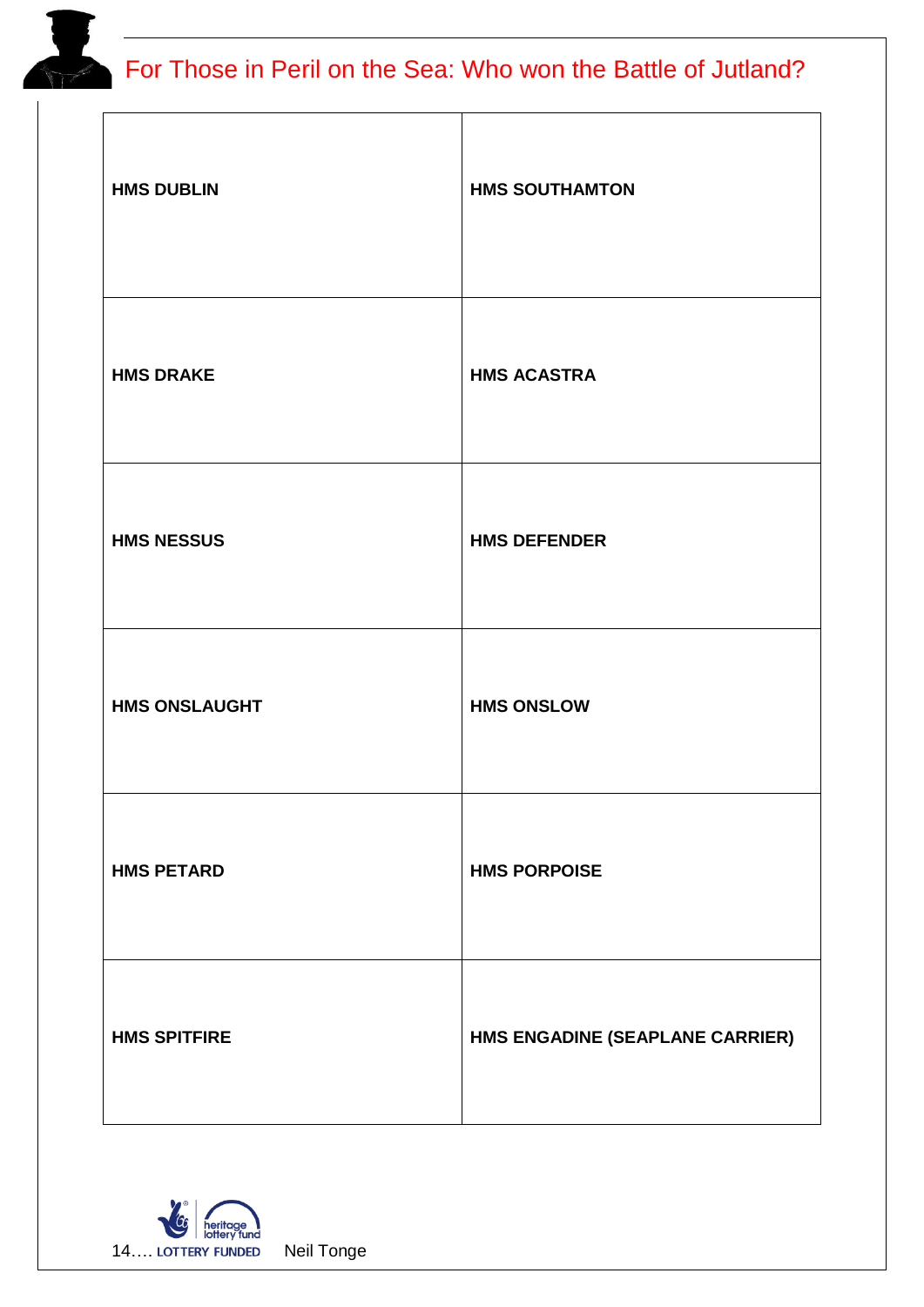**Germans ships**

| <b>LUTZOW</b>                        | <b>POMMERN</b>                       |
|--------------------------------------|--------------------------------------|
| <b>WEISBADEN</b>                     | <b>ELBING</b>                        |
| <b>ROSTOCK</b>                       | <b>FRAUENLOB</b>                     |
| V4 Torpedo boat                      | V48 Torpedo boat                     |
| V29 Torpedo boat                     | V27 Torpedo boat                     |
| <b>S35</b>                           | <b>Submarine</b><br>Periscope jammed |
| <b>Submarine</b><br>Periscope jammed | <b>Submarine</b><br>Periscope jammed |
|                                      |                                      |

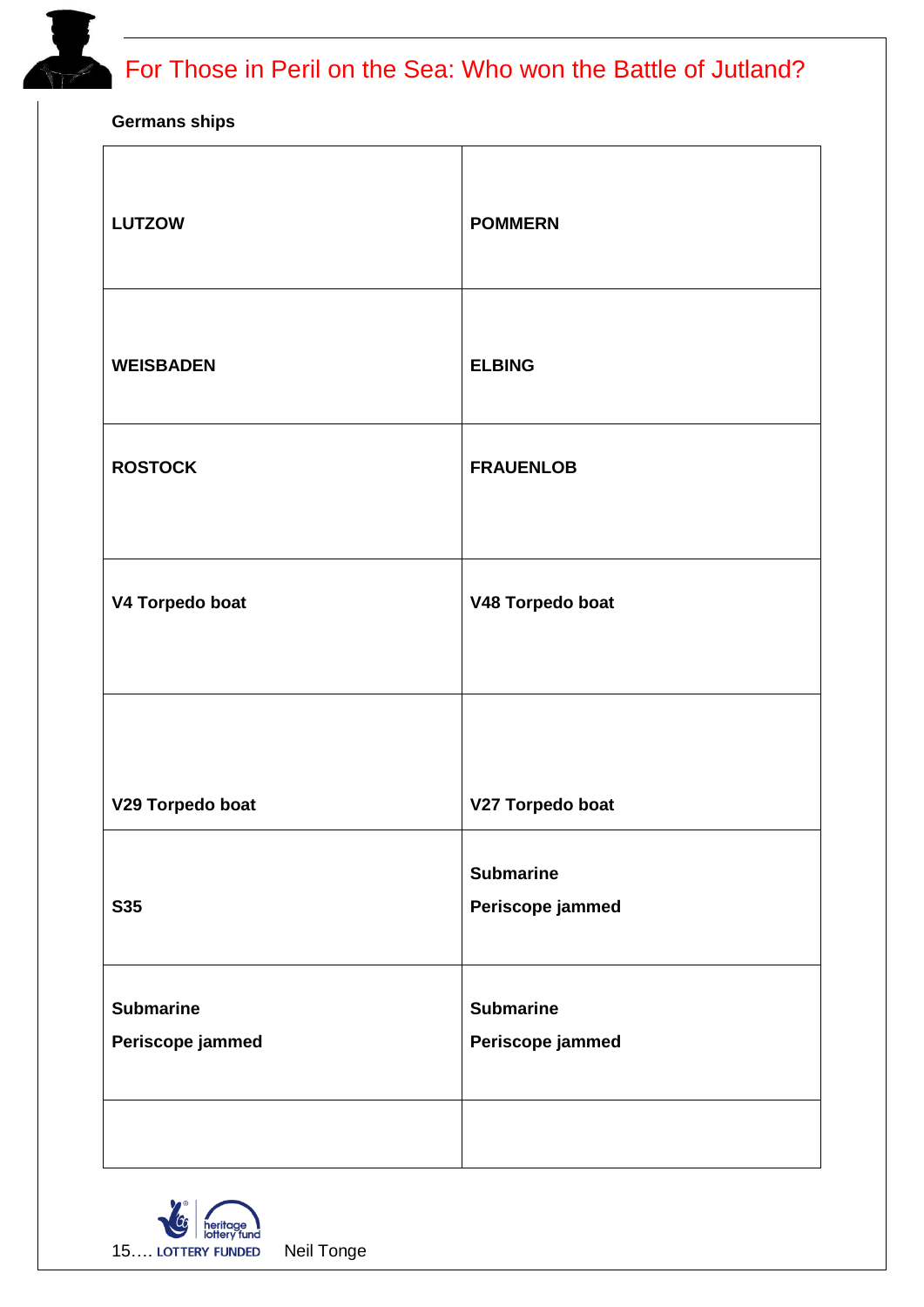|                                                                                    | <b>Submarine</b>                                                                   |
|------------------------------------------------------------------------------------|------------------------------------------------------------------------------------|
| <b>Submarine</b>                                                                   | Rudder jammed                                                                      |
| Periscope jammed                                                                   |                                                                                    |
|                                                                                    |                                                                                    |
|                                                                                    |                                                                                    |
| <b>Submarine</b>                                                                   | <b>Submarine</b>                                                                   |
| Rudder jammed                                                                      | Run out of oxygen and supplies                                                     |
|                                                                                    |                                                                                    |
|                                                                                    |                                                                                    |
| <b>Submarine</b>                                                                   | <b>Submarine</b>                                                                   |
| Run out of oxygen and supplies                                                     | Run out of oxygen and supplies                                                     |
|                                                                                    |                                                                                    |
|                                                                                    |                                                                                    |
| <b>Submarine</b>                                                                   | <b>Submarine</b>                                                                   |
| German code broken - British ships know<br>your location and pass over you without | German code broken - British ships know<br>your location and pass over you without |
| harm                                                                               | harm                                                                               |
|                                                                                    |                                                                                    |
|                                                                                    |                                                                                    |

| <b>VICE ADMIRAL DAVID BEATTY</b> | <b>ADMIRAL JOHN JELLICOE</b> |
|----------------------------------|------------------------------|
| <b>ADMIRAL REINHARD SCHEER</b>   | <b>ADMIRAL FRANZ HIPPER</b>  |
|                                  |                              |

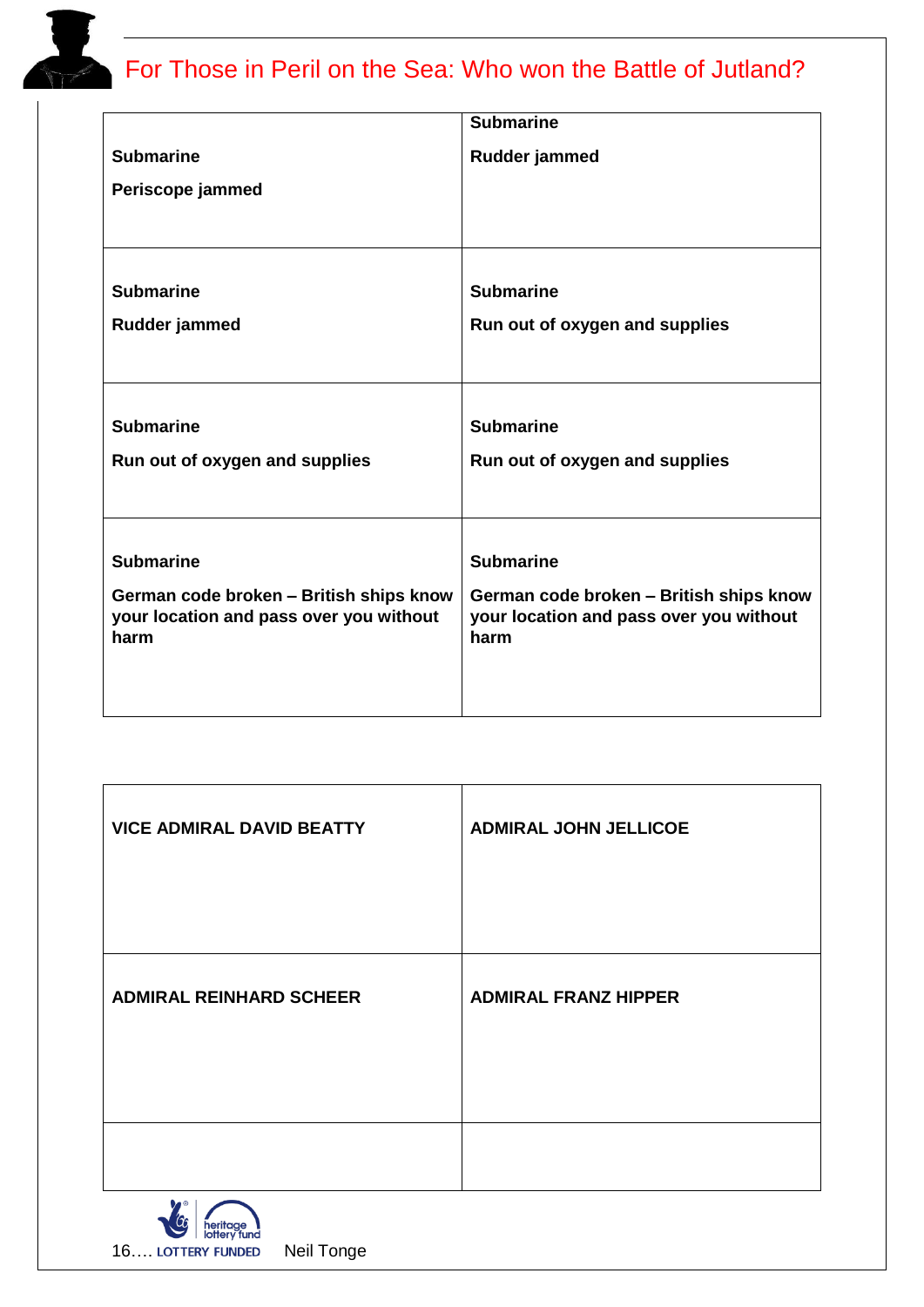| <b>ZEPPELIN</b> | <b>ZEPPELIN</b> |
|-----------------|-----------------|
|                 |                 |